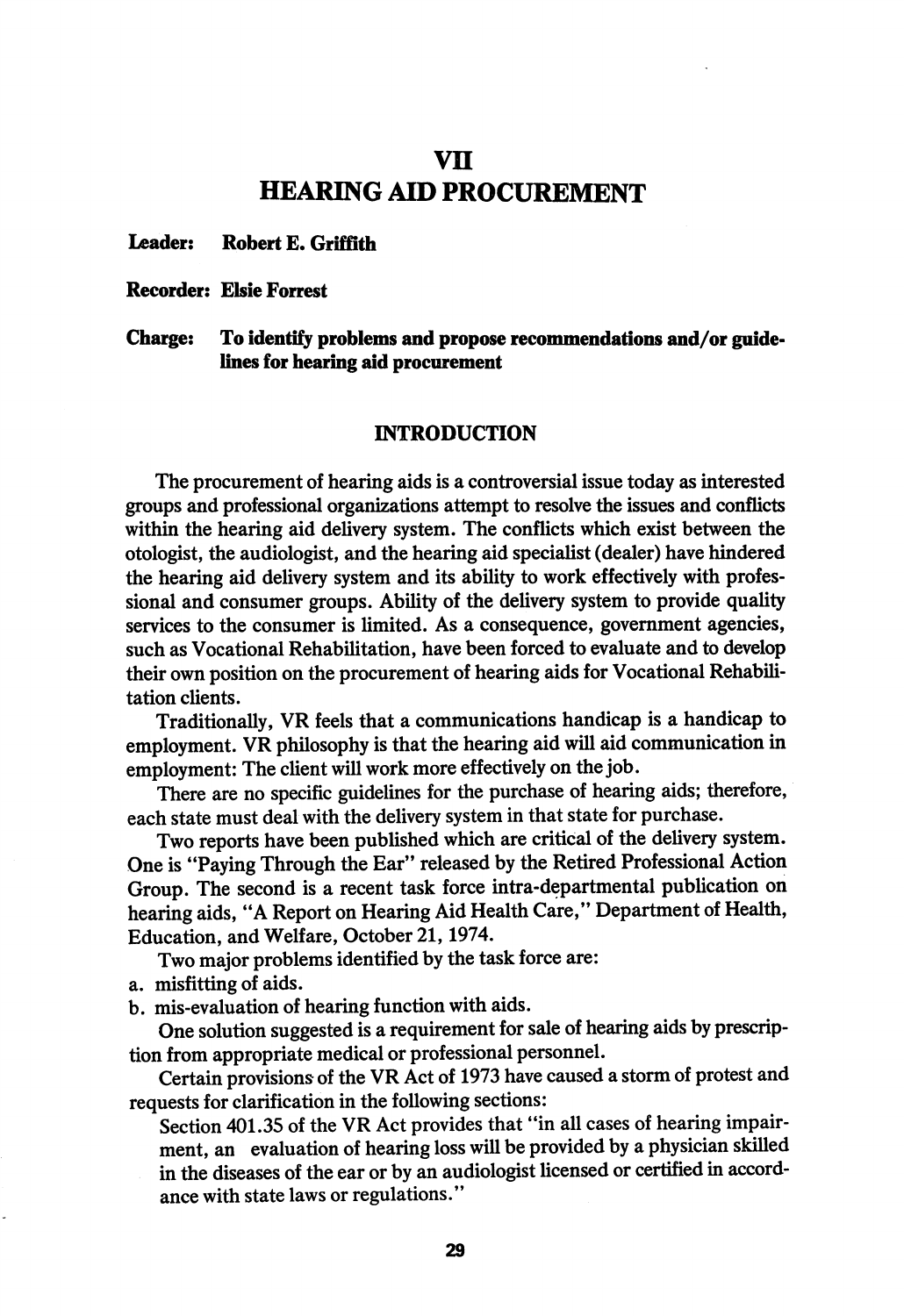Section 401.40. "In the case of telecommunications, sensory and other technological aids and devices, such policies shall ensure that when indiv idualized prescriptions and fittings are required, such prescriptions and fittings shall be performed by individuals licensed to perform such fittings in accordance with state licensure laws, or by appropriate certified profes sionals."

The above controversial Federal regulations have brought a series of protests and demands for clarification. As a result, RSA Commissioner Adams has ap pointed a task force to study the hearing aid question and to make policy re commendations. Until such recommendations are released, VR administrators are to disregard the hearing aid language used in the regulations. These policy recommendations are still pending. Therefore, VR must develop its own system with emphasis on quality services to VR clients.

### CONSENSUS OPERATIONAL PLAN

Through the discussion by the states, a general description emerged of an operational plan regarded by most SCD's to be ideal. It was the system followed when sufficient professional staff were available and where the distances clients travelled to appointments was reasonable. Certain of the states had explicitly written guidelines. Others did not. Availability and numbers of otology specialists vary greatly from state to state. In some instances, clients were required to travel 300 to 400 miles for examinations. The SCD's were generally agreed on the following method of operation.

The client would receive (1) a general medical exam, (2) an otological exam and, (3) an audiological exam. When the otologist felt a hearing aid was indi cated, the client would be sent to the audiologist for a hearing examination in cluding air and bone conduction, and speech discrimination with and without masking. If an aid is recommended, a hearing aid evaluation should then be provided. At least three aids should be evaluated and the prescription should be written by specifications instead of by brand name of the aids. The aid should be provided on a 30 day trail period with follow-up and check-out evaluations given by the audiologist 30 to 60 days following purchase of the aid. If aids are listed by brand name, at least 3 should be listed. A test by a opmthamologist of the client's vision is also recommended.

Where professional people (otologists, audiologists) are not available, quality of service should not be sacrificed. VR can encourage the establishment of professional clinics and/or mobile units. Facility establishment money can be used for this.

Audiologists used should be certified by the American Speech and Hearing Association (CCC). The audiologist should have a Master's degree and one year of supervised experience.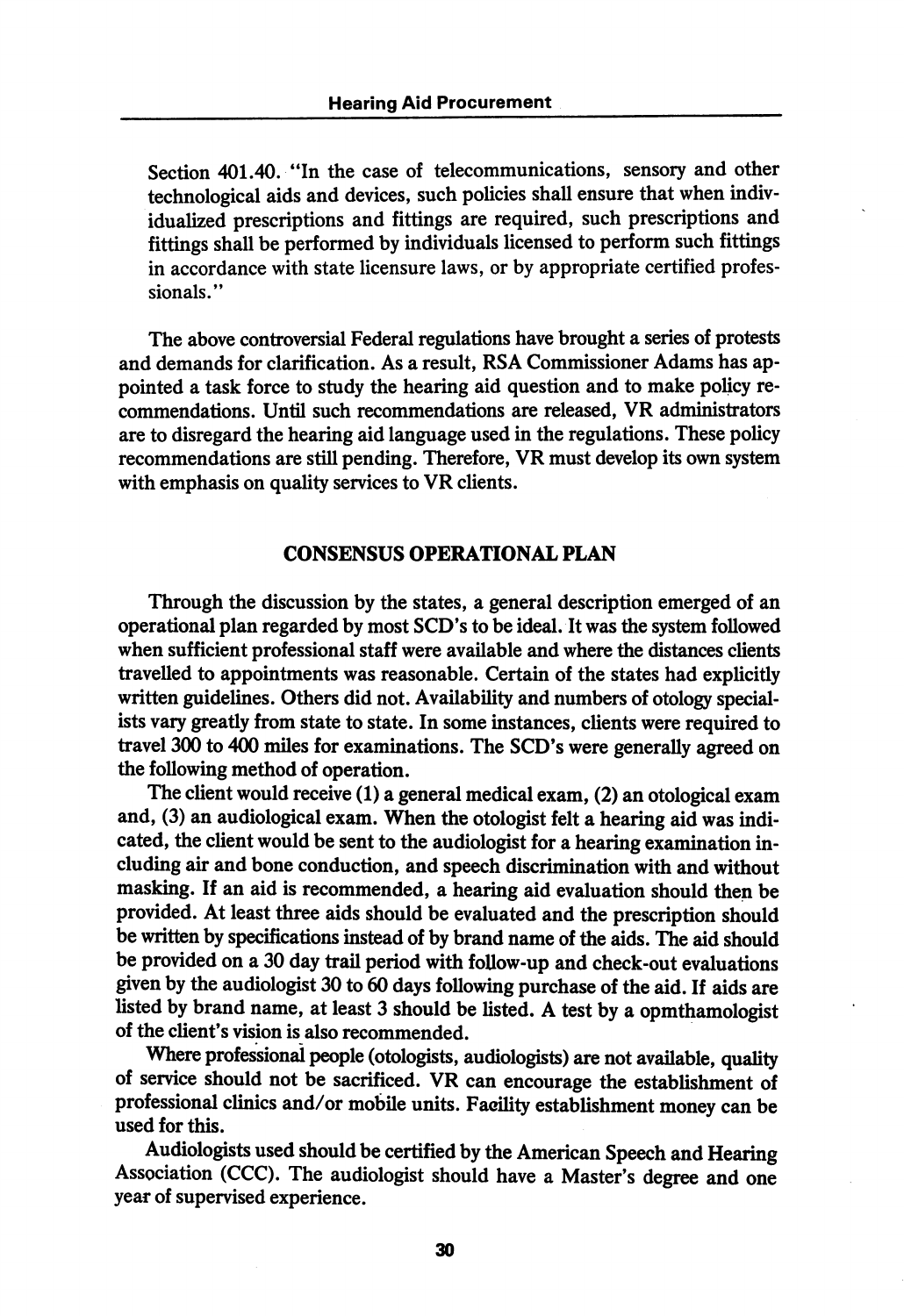The otology examination is encouraged even if a hearing aid purchase is not involved. This would rule out the presence of tumors, growths or other patho logical problems which could be surgically corrected with hearing functioning restored.

#### ISSUES AND RECOMMENDATIONS

Issues discussed were developed by consolidation of problems listed during presentations by each state. As the SCD discussed his operations, he also enu merated problems as he saw them. In many cases, problems thus brought up were echoed by other states as well. Issues can generally be categorized as follows: (1) Vocational justification; (2) Delay of services to clients; (3) Number of aids provided to clients; (4) Out-of-state purchase of aids for clients in programs out-of-state; and (5) Hearing aid dealers' ethics, qualifications, etc.

Recommendations are representative of the general feelings of the SCD's at the conference. They are the results of the discussions held and consusus reached. Quality services to clients was uppermost and each recommendaton was made with this in mind.

# Issue I. Vocattonal lustification

This is a basic question, among the many questions to be considered by the counselor, to be answered before any aid is purchased. Generally, for a hearing impaired worker, an aid may well be a necessary prosthesis for job performance. The client needs to be able to communicate with his supervisor effectively, in addition to his co-workers. Other questions are: What is the vocational goal? Is the aid needed for job performance? What are the client's needs? How crit ical is the aid as a communications help in job, social, and family situations?

Recommendation - The counselor should evaluate all the factors surrounding the client including job consideration, vocational objective, feasibility for family situations, tensions alleviated by improved ability to participate in lunch hour activities, on-the-job verbal exchanges and meetings held on the job. Safety may also be a consideration.

# Issue II. Delay of Services to Clients

VR clients are experiencing a time-lag of up to six mondis from initial contact to receipt of their hearing aids. Some reasons given are:

a. Delay of medical offices to forward reports to VR counselors.

b. Distances clients must travel for evaluation with otology and audiology specialists.

c. limited numbers of professional people to provide evaluations, therefore long waiting period for appointments.

c. Inexperienced counselors and/or central office people who provide purchase approvals.

Recommendation - In-Service Training- The SCD and the VR training officer should prepare a training program on effective provision of hearing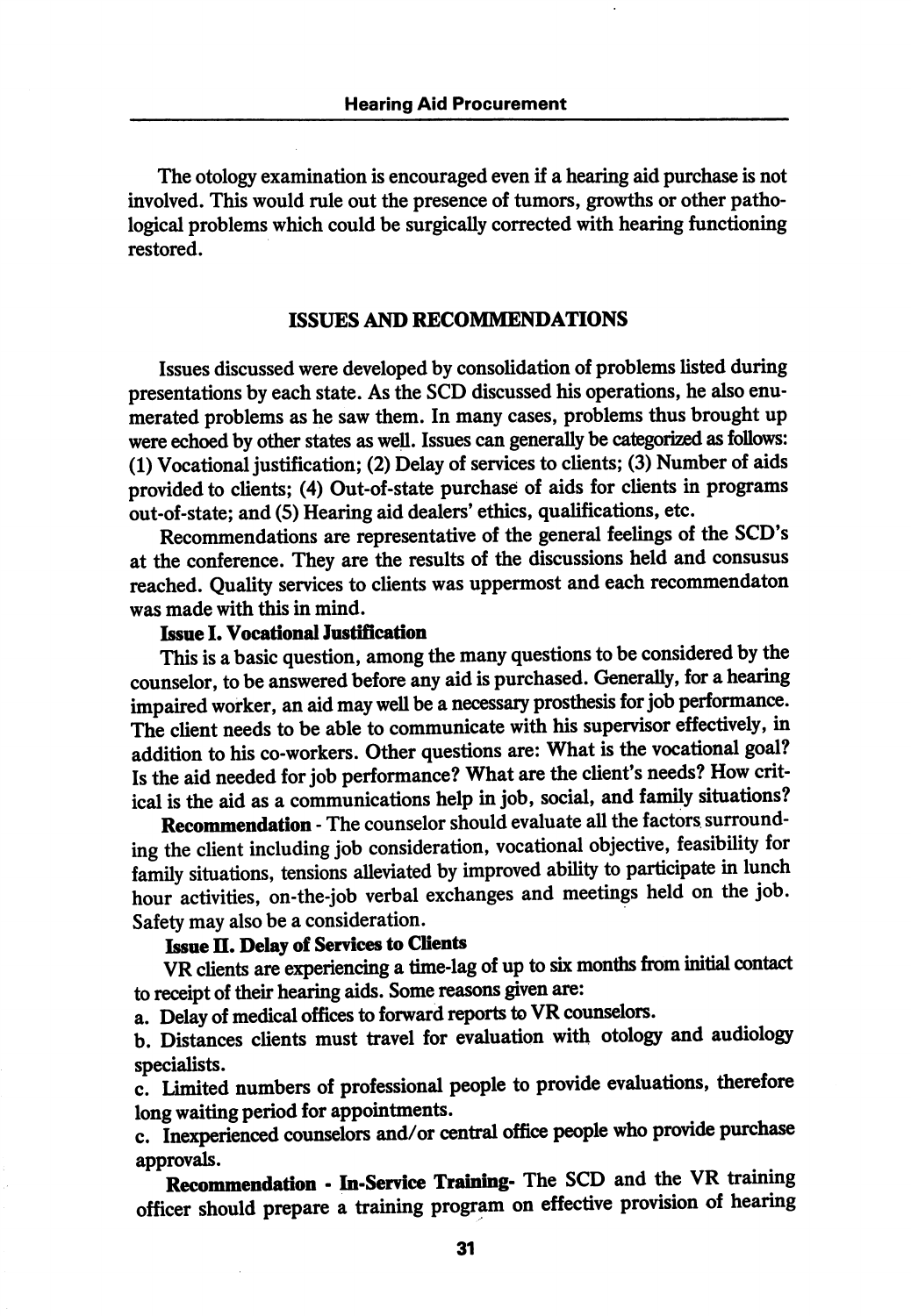aids to clients. Additional help can be available from the Federal Regional Of fices. This program should include:

- a. Implications of hearing loss.
- b. Hearing mechanism and its functioning.
- c. Medical, audiological and psychological aspects of hearing loss.
- d. Items to look for in an audiological report. What do those items mean?

e. Implications of vision for hearing impaired clients. Value of vision tests for the hearing impaired person should be emphasized.

This training should be available for all those VR personnel involved in purchase of or approval of the purchase of hearing aids, including those cen tral office personnel involved.

Recommendation - Cooperation for Better Service - The counselor should provide the audiologist with the vocational goal, probable working conditions and other pertinent data which may be helpful to the audiologist in his examination. Also, counselors should acquaint audiologists with VR regulations, etc., for better understanding between professionals and counselors.

Recommendation - Specifications of Hearing Aids - Audiologists should provide VR with appropriate audiograms and prescriptions for hearing aids. The prescription should describe the aid by its specifications rather than by brand name. The aid should also be tested by properly calibrated equipment to assure its meeting the stated specifications.

# Issue III. Number of Hearing Aids to Be Provided to Clients

The client has a role in the purchase of an aid. He needs to understand his role; what is expected of him by VR. The role of VR should also be explained to the client. These points can be covered in the individual written rehabilitation plan (IWRP). The client should realize that he is to wear and to continue to wear the aid. The life of the aid is S to 7 years and the care of it is the responsi bility of the client. The client should be taught how to care for his aid. He should also expect to participate in the purchase of the replacement aid.

The client can be provided with a brochure about aids: a) what can go wrong; b) what can be expected of an aid; c) how to care for an aid.

Recommendation - Each case should be analyzed individually. A hard and fast rule cannot be set. Consider: a) client's care of instrument; b) condition of instrument - can it be repaired; c) recommendation of audiologist and otologist; d) participation of client in the purchase.

Occasionally, counselors are being asked to provide aids to clients attend ing schools in other states. The client may-have visited a speech and hearing center in that town and told he needed a new aid. The counselor needs to eval uate this situation carefully to ascertain: 1) Does the client really need a new aid? (2) How urgent is the need? Courses of action which can be followed: (a) The client can get the aid on his next visit to his home state; (b) The client can be fitted where he is attending school.

Recommendation- The counselor should make sure the client is properly fitted before he leaves his home state. The fit of the aid and its condition could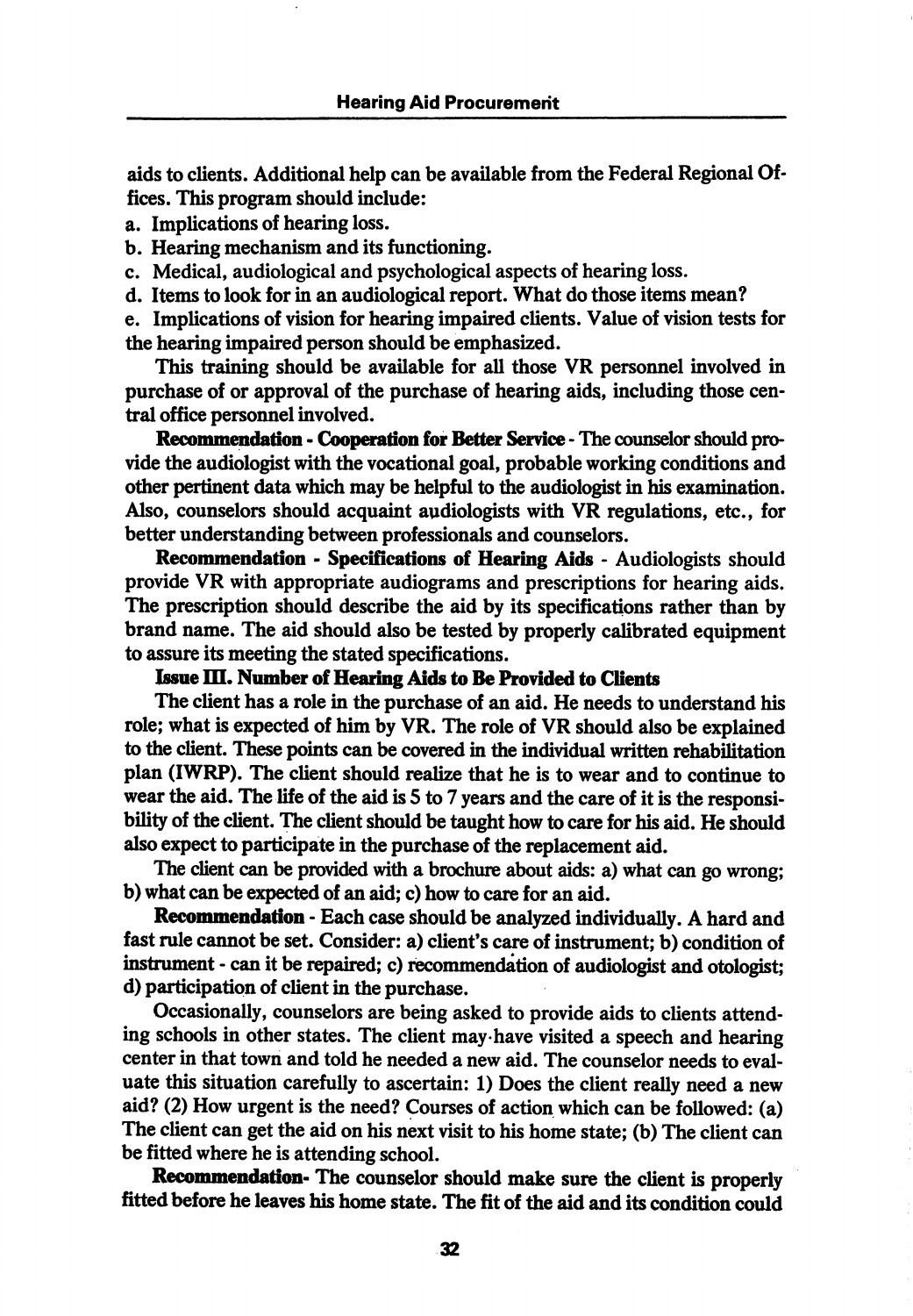be checked at intervals when the client returns to his home. If Ihis is not possible, then VR should accept the price structure of the state in which the school is lo cated.

# Issue V. Binanral Aids

Audiologists are frequently recommending binaural aids. Careful study should be made of this issue. There are certain occupations for which binaurd aids are contraindicated. In many states, plans including binaural aids must be submitted to the central office for purchase approval. There is no agreement among audiologists as to what standards can be used. Safety is considered to be a factor in the prescription of binaural aids, at least by some professionals.

Recommendation-1. Criteria should be established for the purchase of binaural aids through the Office of Deafness and Communicative Disorders in RSA.

2. Careful evaluation should be routine, with purchases approved by the next supervisory level. This may serve as a guiding principle; as an interim measure until RSA guidelines are established.

3. Some of the states are using the audiologist's recom mendation as a guide. Others suggest that the second aid should provide a 20% increase in the speech discrimination score, as the basis for justification.

## Issue VI. Pricing of Hearing Aids

The general consensus was that the VR agency should not pay retail prices for aids. The basis for this position is (1) the prices of other prosthetics and services are negotiated; (2) there are no bad debt costs involved when VR is the purchaser. Most counselors are on budget allocations, making reduced costs desirable.

The dealer is a businessman and as such needs consideration for a healthy business. Quality of services to clients must be a primary factor as well.

Many states use single unit cost plus 100% as a guide or a flat fixed rate negotiated annually.

Recommendation - VR should leam dealer costs and negotiate for an ac ceptable price level. Dealer cost is defined as single unit cost.

#### Issue VII. Hearing Aid Dealers, Ethics and Qualifications

There is a wide variation in quality of service provided by dealers to the clients. Such practices as selling an aid to a client, then sending the client to VR to get the aid paid for; talking deaf persons into buying aids they may not ben efit from and resale of used aids as new ones are practices which should be stopped when they are identified. There are many dealers who will work with counselors and will give invaluable assistance in the aid fitting and selection. These dealers have the welfare of the client and his hearing ability in mind. This is the relationship of dealer-client-counselor to foster.

Most states have licensing laws for dealers. The SCD should be acquainted with the provisions of the laws. He should also participate in efforts to keep these laws current.

Codes of ethics should be prominently displayed in the dealer's place of bus iness. Questions can then be raised by clients if issues arise.